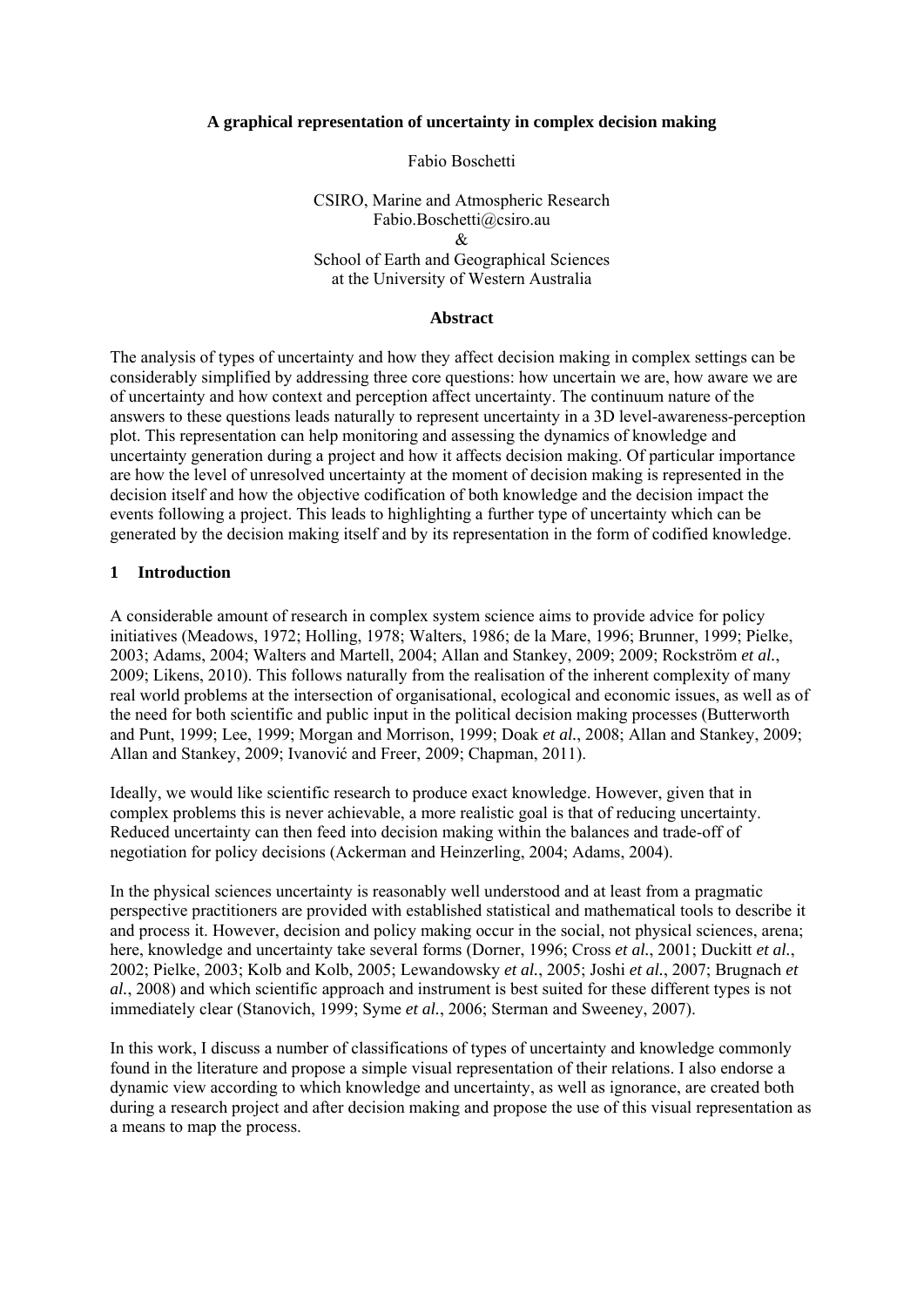# **2 Types of uncertainty**

Uncertainty is widely recognised to take several forms. Within the physical science a distinction is usually made between ontological and epistemic uncertainty (Walker *et al.*, 2003; Tannert *et al.*, 2007). The former refers to processes which are inherently stochastic, whose uncertainty cannot be reduced by further investigation. A typical example is given by several gambling games; in principle (dismissing microscopic dynamics occurring, say, in the rolling of a dice or in the throwing of a roulette ball), we can formally describe the full process via simple mathematical equations, which however do not allow us to reduce the inherent uncertainty in short-tem predictions. This generalises to any closed (i.e., with no interaction with the outside world) stochastic process for which full formal description is available. Epistemic uncertainty refers to processes which are in principle knowable, but for which our current understanding is limited; these are the problems for which better data collection and structural understanding may lead to reduced uncertainty. (Pielke, 2003) makes a similar distinction between uncertainty arising from closed vs open systems.

Within the epistemic uncertainty, researchers and practitioner often differentiate structural from datadriven uncertainty (Walker *et al.*, 2003). The first refers to our lack of knowledge of the processes and casual links at play while the second refers to lack of data which prevents us from fitting a structural model to a specific problem. Broadly speaking, in the latter case, we have a model of the process and we need to tune it, in the former case we need to develop, or we are unsure of, the model. A similar distinction is made between state, effect and response uncertainty in (Milliken, 1987).

Once a model is available to study a problem, other technical issues affect how certain we are of the answers they provide. Much work in computer science is devoted to understand whether a problem requires polynomial vs exponential increase in resource (time and memory) as its size increase. For example, it is important to know how more complex a problem becomes when we double the number of parameters used in the model descriptions, which technically refers to, for example, whether a problem is P or NP-hard (Cheeseman *et al.*, 1991). This has considerably practical implications: finding the best scheduling for a large set of interdependent tasks or the fastest route to visit several locations in a sequences are all examples of problems which increase exponentially with size. The result is that using these models with large parameterisation soon becomes intractable in practise and we can no longer be certain of whether the answer we obtain is optimal. Other technical issues arise when we ask whether an answer to a problem can be achieved via logical or computation processes and we dive into issues on completeness and incompatibility in logical systems (Chaitin, 1997; Boschetti and Gray, 2007)

A broader understanding of uncertainty arises by including the social and psychological dimension of decision making. Within a social context, (Brugnach *et al.*, 2008) differentiates knowing 'too little' from knowing 'too differently'; this refers to cases in which the same problem, seen via the lens of different actors, may be perceived differently. Different actors may use different 'frames' to define the same problem, leading to multiple, diverging views of how the problem should be addressed. (Brugnach *et al.*, 2008) define a frame as a 'sense-making device' or as representations of the external world, which may be biased when compared with accurate, decision-theoretical representations. In this case, scientific evidence, model development and data collection may not be enough to address the problem, unless a common framework for discussion is first achieved (Lee, 1999; Brugnach *et al.*, 2008; Allan and Stankey, 2009; Allan and Stankey, 2009; Chapman, 2011). Uncertainty, in this case, is a result of a problem's context dependency (Busemeyer *et al.*, 2009; Lambert Mogiliansky *et al.*, 2009; Yukalov and Sornette, 2009).

Together with the social dimension, a number of authors consider the cognitive dimensions (Dorner, 1996; Stanovich, 1999; Sorrentino and Roney, 2000; Moldoveanu and Langer, 2001; Cronin *et al.*, 2009). A problem may be rationally well defined, but may appear different to different individuals because of cognitive or emotionally reasons. Here for 'rationally well defined' I mean that the problem may be amenable to complete description, so that each individual has access to the same, full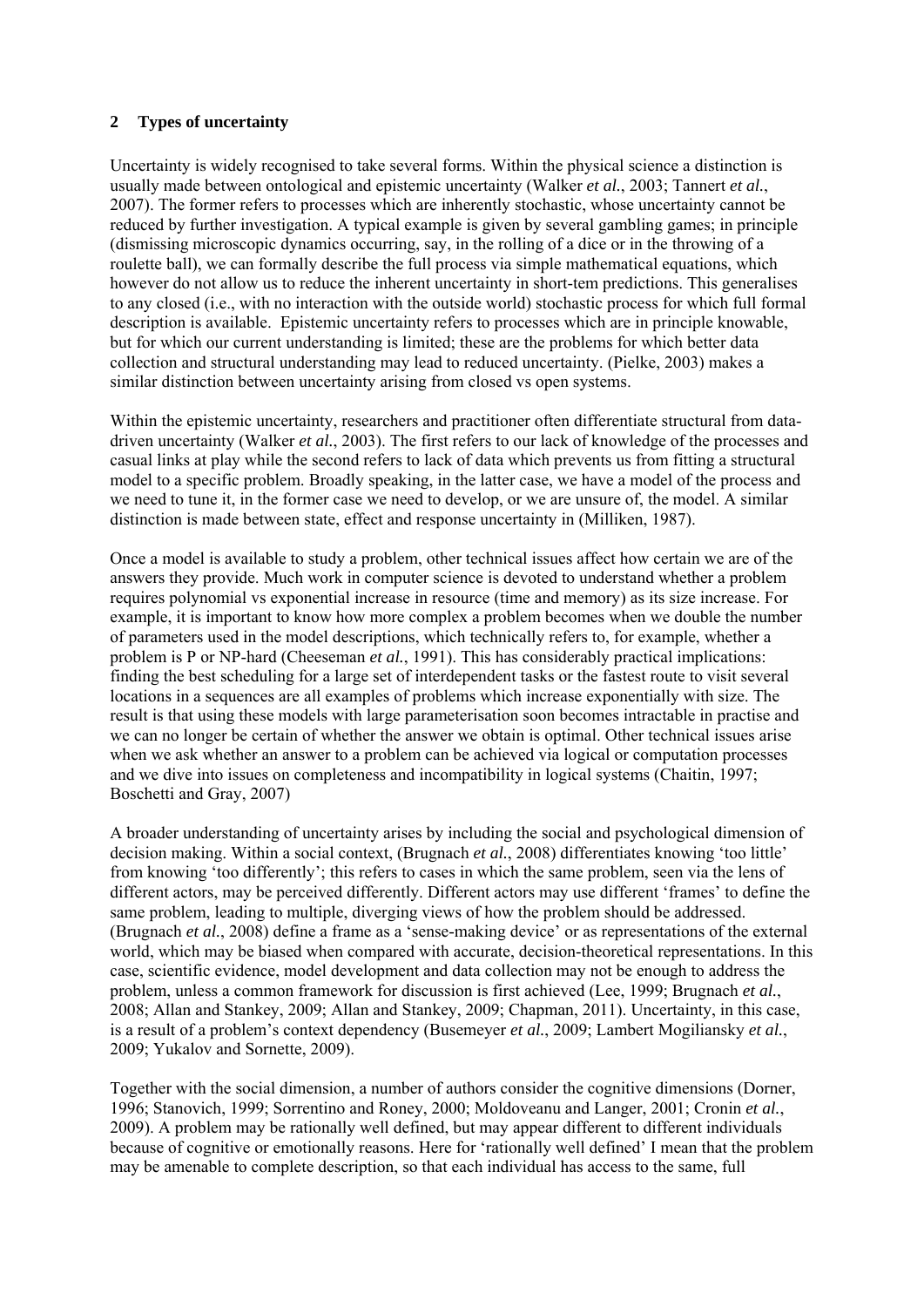information; still, different individuals may reach different conclusions. It may be so for cognitive limitations, which lead some individuals to draw rationally fallacious conclusions (Tversky and Kahneman, 1974; 1983; Sweeney and Sterman, 2000; Sterman and Sweeney, 2002; Halford *et al.*, 2005; Sterman and Sweeney, 2007; Sweeney and Sterman, 2007; Sterman, 2008); it may be the conclusions appear rationally fallacious, but hold heuristic or evolutionary value (Stanovich, 1999); it may be that a 'correct' or rational answer is not available (Campbell and Sowden, 1985); or it may be that the problem is actually context dependent despite the experimenters think otherwise (Moldoveanu and Langer, 2001) .

An ethical dimension to the analysis of uncertainty is provided by (Walker *et al.*, 2003; Tannert *et al.*, 2007) who include subjective uncertainty. Certain problems are morally ambiguous either because it is not clear to the individual which moral rule, among many, should apply, or because a problem may be novel and no moral rule may be available. In this case, the individual is left to his/her own moral devises to make a decision whose outcome becomes uncertain.

With the exception of ontological uncertainty, ambiguity is a common feature of all other types of uncertainty; in the absence of a satisfactory knowledge of a problem, understanding can be achieved via multiple models, multiple realisations of the same model, multiple frames, multiple deductive or inductive paths (some possibly logically incorrect) or multiple moral reasoning.

So far, the discussion has assumed that the individual is aware of his/her state of knowledge or uncertainty, but this needs not be the case. In a famous press interview in 2002, the former US Defence Secretary Donald Rumsfeld popularised the concept of 'unknown unknowns' as a component of a classification of uncertainty types into 'things we know that we know', 'things we know that we do not know' and 'things we do not know that we do not know'. This classification was already established in engineering and military sciences, which emphasise the risks implicit in the 'unknown unknowns', and in the field of logics which studies the decision-making and modelling implications of these classes of knowledge (Fagin and Halpern, 1987; Samet, 1990; Modica and Rustichini, 1994; Modica and Rustichini, 1999). While the 'unknown unknowns' have attracted much on the popular attention, as well as considerable work in the ecological and environmental literature (Doak *et al.*, 2008; Wintle *et al.*, 2010), two other concepts in this classification are of interest. The first is that it is easier to discuss knowledge and uncertainty if we are aware of them and that awareness is necessary to rationalise and communicate why a decision has been taken (Pronin and Kugler, 2010). The second concept is that the classification implies the existence, at least in principle, of 'unknown knowns': things we know without being aware of. This idea fits nicely the discussion on different types (Joshi *et al.*, 2007) and dimensions (Cross *et al.*, 2001) of knowledge (Syme *et al.*, 2009).

What and how we know have been two topics of philosophical enquiring since antiquity. Here we focus on aspects of the discussion which pertain to scientific advice for decision making. In this case, it is often assumed (although it does not need to be) that information is provided in a codified form. That is, it should be represented by numbers which can be processed or interpreted by cognitive or logical analysis or be condensed into numerical models which can be employed to obtain projections, predictions and other numerical estimates. One problem with this assumption is that knowledge is not a homogenous entity, but come in several types. (Joshi *et al.*, 2007) proposes to consider encoded, tacit, embodied, embrained, procedural and embedded knowledge. To quote (Joshi *et al.*, 2007): "Tacit knowledge refers to the type of knowledge that is difficult to explicate or articulate. Embodied knowledge can be partially articulated and results from physical presence (i.e. from interpersonal communication). Encoded knowledge is the knowledge that refers to the knowledge residing in text books and in data banks. Embrained knowledge refers to the cognitive ability of understanding underlying patterns of a given phenomenon (e.g. double loop learning). Procedural knowledge refers to knowledge about the processes. Finally, embedded knowledge refers to knowledge that is contained within a variety of contextual factor and is not pre given".

It is clear that all these knowledge types are pertinent to our analysis when decisions need to be taken by multiple actors via negotiation. Because decision makers and stakeholders have different roles and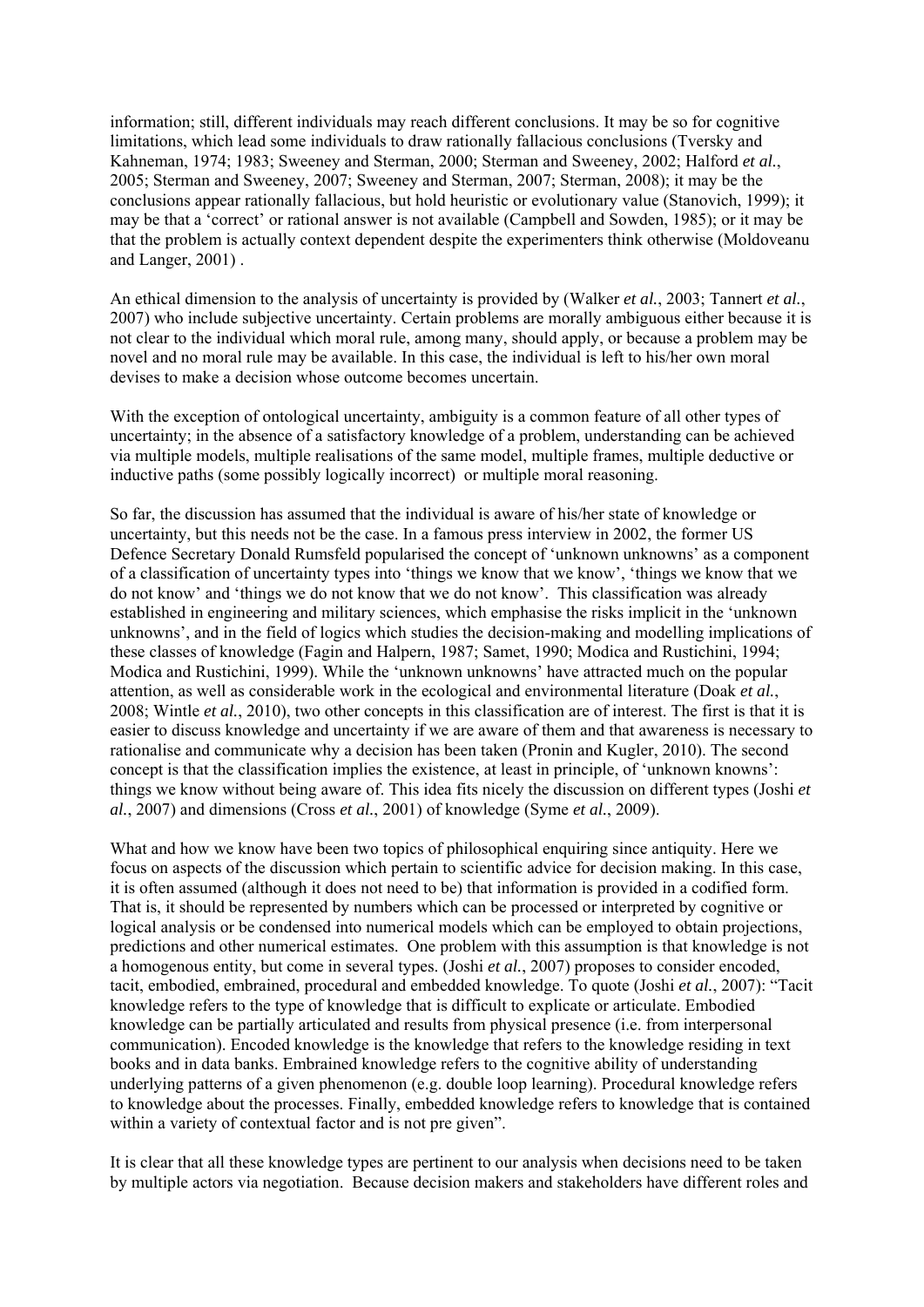relate to one another within social networks, it is also clear that the different types of knowledge may require alternative structures to disseminate effectively (Reagans and Zuckerman, 2001). For example, codified knowledge travels naturally over greater distances in a network than other forms, while tacit knowledge appears to be transferred more effectively between actors sharing similar roles and background. In this context, (Cross *et al.*, 2001) propose a classification in terms of dimensions of knowledge, which include: knowing what another person knows, being able to gain timely access to that person, the willingness of the person sought out to engage and the degree of safety in the relationship that promotes learning and creativity. So while the types of knowledge highlight what form information is hold in a social group, the dimensions of knowledge address how and under what conditions knowledge can be exchanged.

The above discussion is obviously not exhaustive, but already includes more than 15 types. We can achieve a considerable simplification by noticing that they address three core questions: 1) how uncertain we are, 2) how aware we are of uncertainty and 3) how context and perception affect uncertainty. It is important to notice that this simplification is useful not only because it summarises the above discussion, but also because it highlights some conceptual relations between different types. For example, ontological and epistemic uncertainty both address the question of how uncertain we are: however, within the scope of this work, their difference is less significant than it may appear. Rarely real world decision making needs to face ontological uncertainty, since rarely, if ever, we have a full understanding of a real world problem; the vast majority of problems of real interest fall into the epistemic class. Furthermore, the technical distinction between the two is also less clear than it may appear: chaotic processes are in principle knowable and predictable (given an infinite amount of information) but empirically inaccessible, so it is not clear in which class they should fall. In most real world problems, the distinction between structural and data-driven uncertainty is also fairly blurred for at last two reasons: first, we rarely, if ever, have the 'right' model. More often, we have a model, or a number of models, which represent our current understanding of a process. Which model we use is often a problem-dependent choice; once the model is chosen, data is sought for model tuning. Other times data itself may suggest which model should be used. Second, models may display different dynamical behaviours depending on input parameters (Boschetti, 2008) and thus the effective causal structure of the model may depend on parameters choices. For the applied scientist or the practitioner these types of uncertainty all collapse into the question of what type of model should be used, what data should be considered reliable, what tool should be employed to summarise the conclusions, how the information should be packaged for delivery and how the uncertainty should be communicated.

Similarly, types of uncertainty arising psychological, cognitive and social drivers can be grouped into a single category. It is so not just because of superficial similarities but, more important, because they are strongly correlated to one another. For example, a considerable literature highlights the strong casual connections between attitudes towards uncertainty and the worldviews people hold (Duckitt *et al.*, 2002; Unger, 2002; Jost *et al.*, 2003; Lewandowsky *et al.*, 2005; Heath and Gifford, 2006; Kahan *et al.*, 2007; Duckitt and Sibley, 2009; Leviston and Walker, 2010; Lewandowsky, 2010), which inevitably affect the perception of a situation which they bring into the negotiation table. These worldviews and attitudes towards uncertainty also affect thinking styles and cognitive attitudes (Dorner, 1996; Stanovich, 1999; Sorrentino and Roney, 2000) which determine how a complex problem is addressed, how much information is sough, how such information is processed and how likely it is to fall into fallacious conclusions. Because these attitudes also affect the perception of the role of the individual within the community and society at large, they also affects the way social dilemmas and thus the paradox of rationality, are addressed (Duckitt *et al.*, 2002; Jost *et al.*, 2003; Duckitt and Sibley, 2009).

It thus seems that some clarification on this subject can be obtained by considering three concepts: a) the *level* of uncertainty, b) the *awareness* of uncertainty, and c) the *framing* or *perception* of a problem. Neither of these are binary variables: in real world problems we are never either fully certainty or fully uncertain, never fully aware or fully unaware of uncertainty; similarly, how many frames are used to perceive a problem depends on the problem as well as on the number of actors affected by it. These concepts thus span a continuum and have the flavour of geometrical *dimensions*.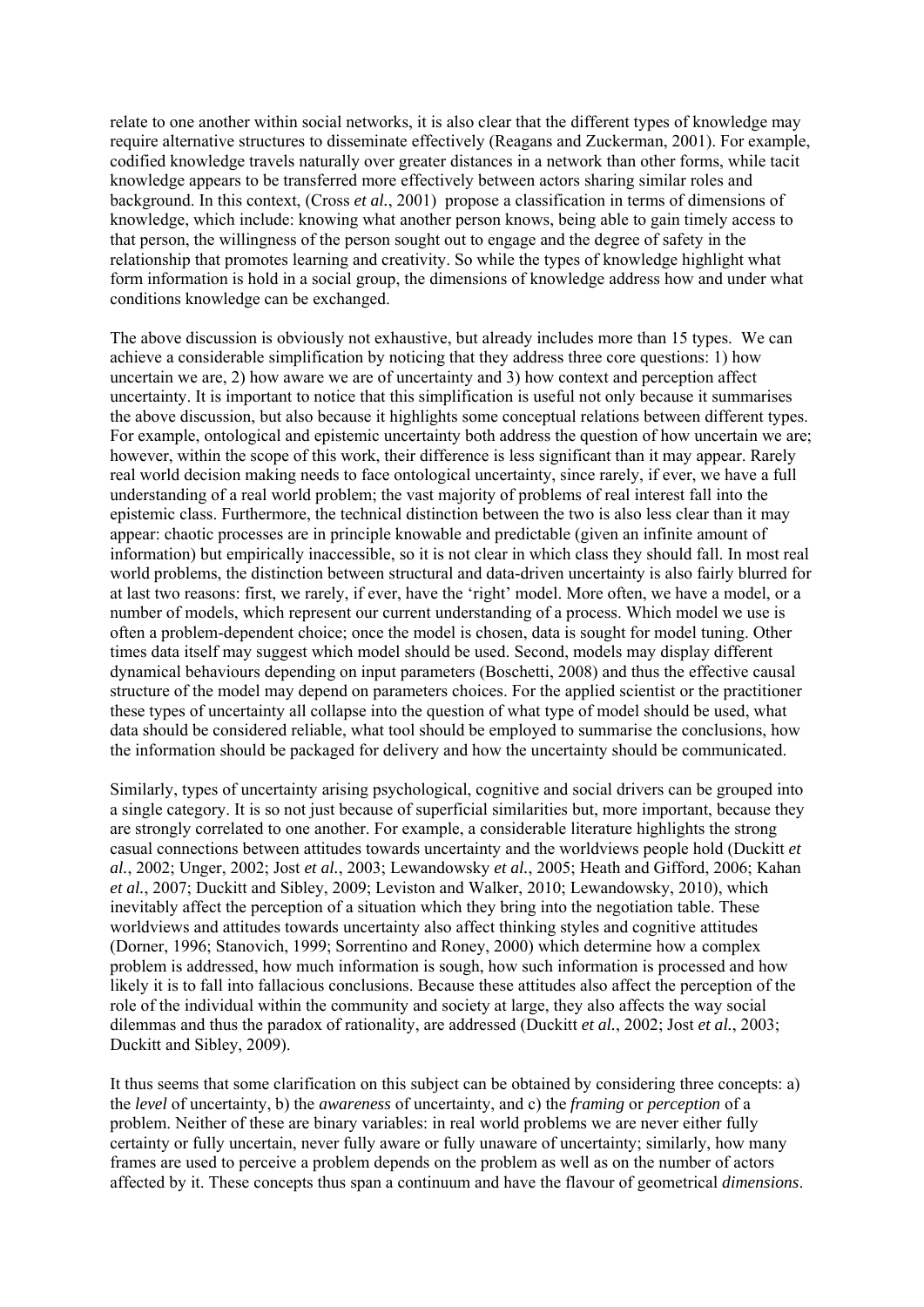This leads quite naturally to represent these ideas graphically in 3D plot, in which each axis maps one of such dimensions.

# **3 A geometrical representation of uncertainty types**

In Figure 1 we give an example of such visualisation, in which we map some of the uncertainty types previously discussed ('known knows', 'unknown knows', 'known unknows', 'unknown unknows' and 'knowing too differently'). Other types should be understood as varying in degrees along the level and awareness axis (epistemic, structural, data-driven, model complexity, encoded, procedural, embrained and embedded).

This representation allows to better understand the meaning of the 'unknown knows'. In the bottom right-hand quadrant we find tacit and embodied knowledge. This includes the assumptions we hold about how certain processes work, about the beliefs and values we assume other people hold as well as the knowledge which is held by different actors but not shared by the overall team; the latter needs to made explicit via the different dimensions of knowledge described by (Cross *et al.*, 2001), before it can become part of the team awareness and can be easily discussed and processed.

A strength of this representation lies in allowing us to visualise the dynamics involved in a research project. Naturally, we expect the status of our knowledge and uncertainty to change during a project. Naively, we may also wish that the changes all point towards the same area in the 3D plot: if a research effort was to decrease the level of uncertainty, make us more aware of the available knowledge and reduce the number of frames involved, then decision making would be, at least, easier. In other words, naively, we may wish to move towards a single frame, known-knowns setting.

Reality is far more complex, of course; as immortalised by Socrates' famous statement, better knowledge also implies a better understanding of the known unknowns; fortunately, it also implies a better understanding of how to address them, for example via more and better data collection and modelling of those processes whose uncertainty have the largest impact on the problem. Similarly, while involving more parties into the problem solving exercises inevitably carries the risk of increasing the number of frames, it also may widen the pool of knowledge available as well as make us aware of aspect of uncertainty we had not previously considered. Since the knowledge required to address a real world problem is usually not homogenous, but includes several items (for example, it may require knowledge of physical, ecological, economic and political processes, each of which can have multiple facets), it is easy to imagine how a multidisciplinary research project may result in several aspects of uncertainty moving in different directions within the level-awareness-framing plot.

Abstract examples of the dynamics we can expect during a project are given in Figure 2. For sake of simplicity, it focuses on the 2D plane including level and awareness of uncertainty. Various items of knowledge are plotted at the location where they may lie at the end of a hypothetical project; the arrows lead back to the project beginning, when not only our knowledge, but also our awareness was still unquestioned. By the end of the project, we may be both less uncertainty and more aware of data available, the best model to use, the system behaviour, the most informative indicators to monitor, among other items. For what regards available strategies, team based knowledge and assumptions, some items may have moved from the known unknowns to the known knowns, while other specific items of knowledge may still be individually held, but not shared by the full team. Other items may have become more uncertain as a result of collected information, including the model parameterisation, or the potential occurrence of events which may need preparing but we had not previously considered. It may also happen that despite we have chosen a model to use, we have become aware that multiple models are needed to address all the aspects of the problem at hand.

As we mentioned above, knowledge is not a black and white state: we are never totally ignorant or fully knowledgeable of a complex problem. In practical terms, this leads to asking when we know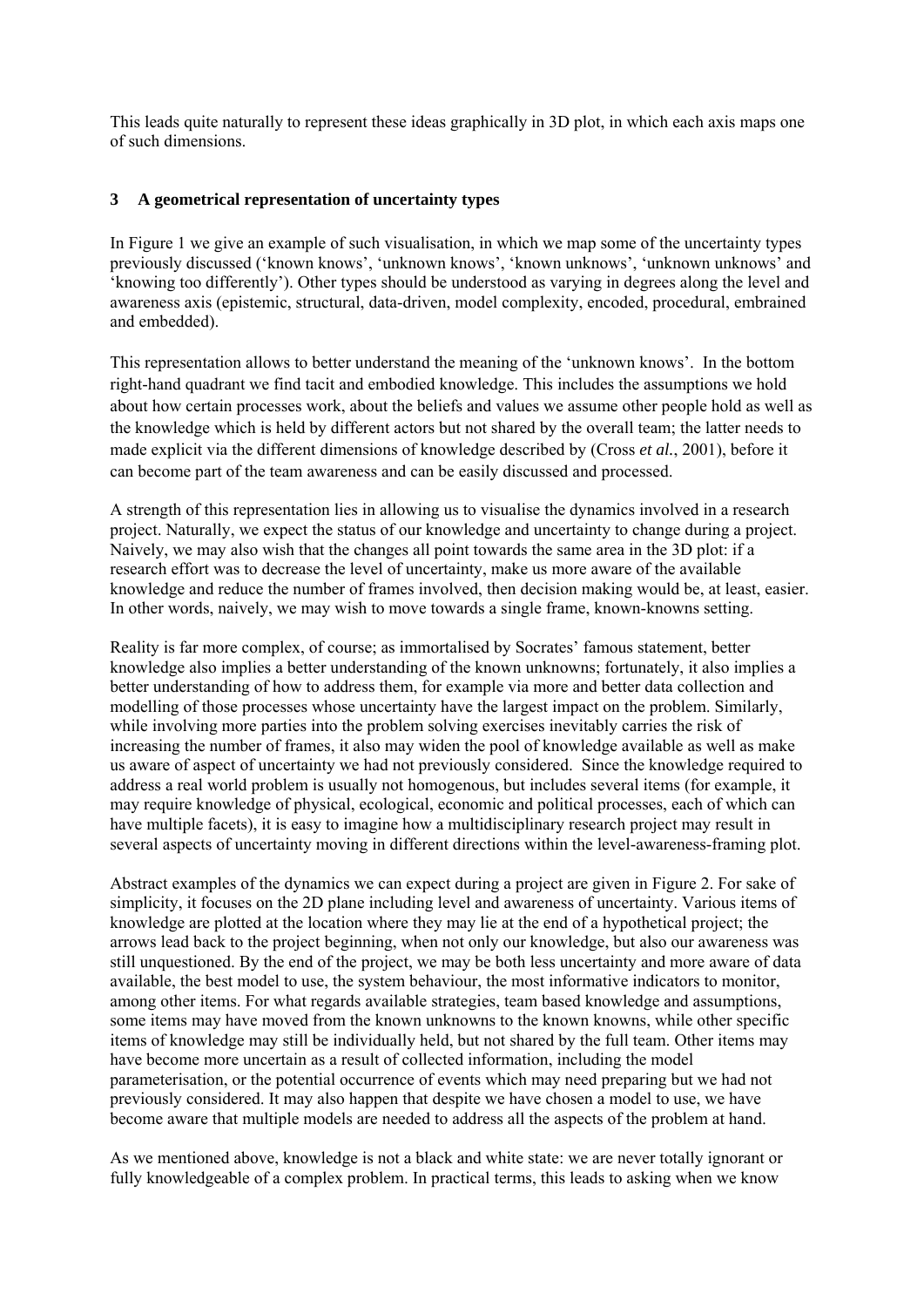enough or when is our knowledge good enough for decision making (Ascher, 1981; 1993; Brunner, 1999; Pielke, 2003). Within Figure 2, this equates to asking where the vertical axis should be located. Stereotypical judgements apply to this question; scientists are commonly prone to claim they do not know enough: for them the vertical axis lies far on the right hand side of Figure 2. Managers are prone to claim they know enough, for them the axis lies far to the left. Well established experimental work in cognitive science suggests that such polarisation is real, not necessarily between scientists and managers, but between people with different attitudes towards uncertainty (Sorrentino and Roney, 2000). Some people strive in uncertainty (Stanovich, 1999), others need certainty, preferring to take firm decisions even when little knowledge is available in order to achieve 'closure' on a problem (Jost *et al.*, 2003); both will likely be unaware of this and will find arguments to rationalise their attitudes. Being aware of this, as well as the role that people with specific attitudes have in the project, is important in order not to be trapped into apparently rational argumentation which in fact are a mirror for ideological differences.

The dynamics on the level-awareness-perception plot may be fairly complex and non-linear. Figure 3 shows a hypothetical dynamics in the awareness-perception 2D plane, where time runs along the line as indicated by the thin arrow. At project start, the team may hold a number of different frames, through which they perceive the problem at hand; however, the team itself may not be aware of this, since it is natural for each team member to assume their perspective is shared by others. During the project, interactions between parties may make the existence of the multiple frames explicit, raising the team awareness of the issue (Stage 2 in the plot). Negotiations, meetings and workshop may develop a temporary convergence of views (Stage 3), but it is also possible that further information may reverse the process (Stage 4). Hopefully, by the end of the project some final convergence has been achieved together with a better awareness of the differences. However, after the project is completed it is also possible that the interactions between the parties stop, which may lead both to divergence of opinions to re-occur and to our awareness of this to decrease (dashed line).

Figure 4 highlights some of the processes which can be used to map the different areas in the levelawareness-perception plot into decision making. As discussed above, engagement is crucial both to make tacit and embedded knowledge available to the overall team and to address the uncertainty arising from multiple framing. Of course, much harder to address are the aspects on which uncertainty is very high. When a problem involves human, physical, ecological, economic and political processes, no matter how good the decision making process is, allowance for unexpected outcomes needs to be included. In the field of ecological management, for example, (Wintle *et al.*, 2010) recommends that long-term monitoring for unexpected events should be a part of any plan and several authors recommend adaptive management as the our best approach to prepare for unknown threats (Doak *et al.*, 2008; Allan and Stankey, 2009; Denny *et al.*, 2009; Lindenmayer *et al.*, 2009; Lindenmayer and Likens, 2009; Fulton *et al.*, 2010). Of course, as widely discussed in the media following Rumsfeld's famous interview and well known in the engineering and military establishment, by far the toughest challenges come from the bottom-left quadrant of the level-awareness-perception plot, the famous unknown unknowns. Naturally, by definition, nothing can be done to anticipate or prepare for this. But several authors suggest that adaptive management and careful monitoring at least provide a flexible framework for addressing unexpected events (Brugnach *et al.*, 2008; Wintle *et al.*, 2010). An considerable literature on futures studies and the role of scenario development, is dedicated to these issues (Bezold, 2010; Destatte, 2010; Miles, 2010; Ringland, 2010; Valaskakis, 2010).

Addressing the aspects which we are confident we know well 'enough', that is the single frame, known knowns quadrant, appears to be less problematic since it may include the knowledge which can feed directly into strategy formulation. This is also the domain which appears to be more pertinent to quantitative science, in terms of both generation of codified knowledge and codified measurement of uncertainty. And interesting question thus is to what extent codification reduces uncertainty, which I address in the next section.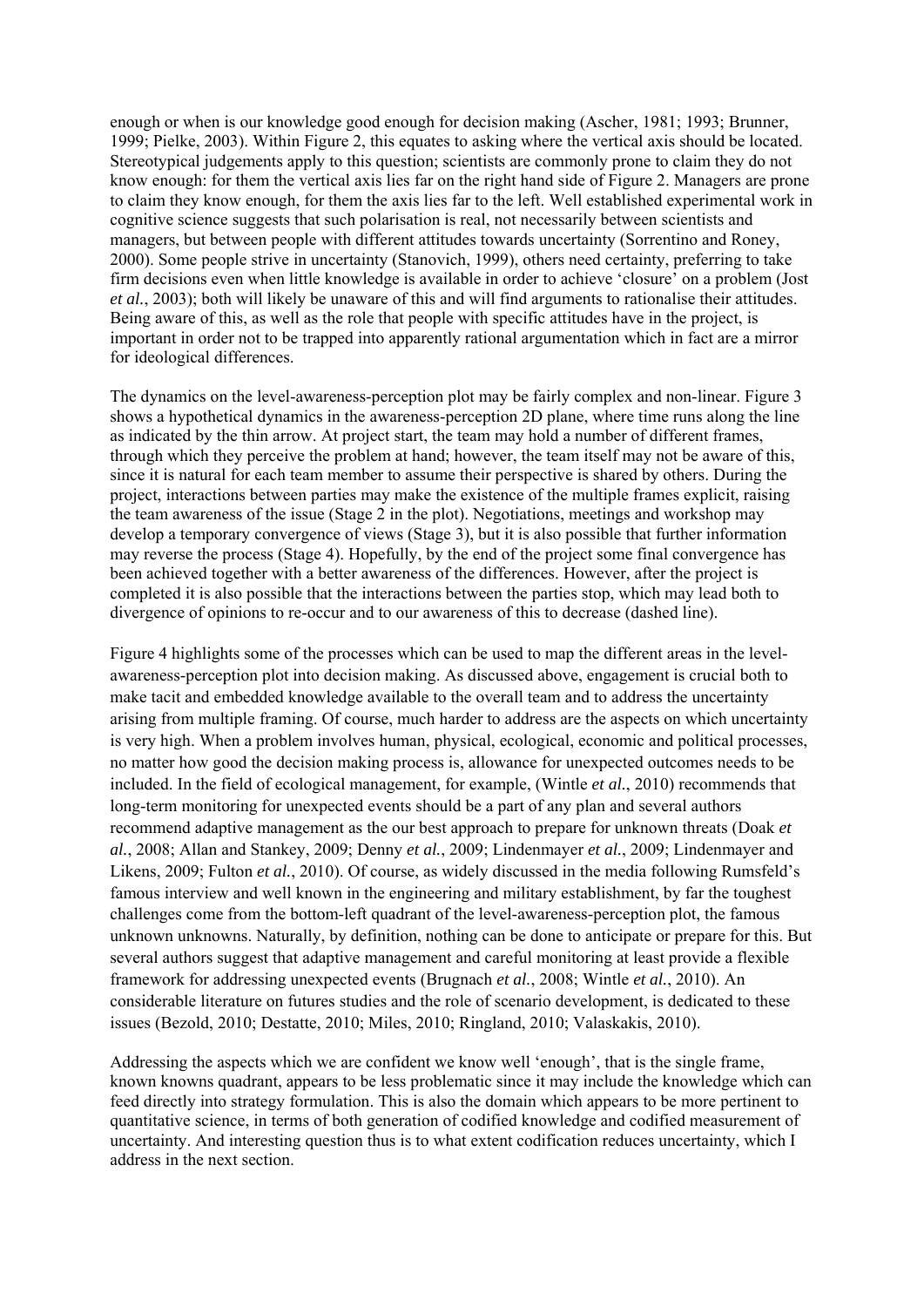## **4 Meaning and uncertainty in codified knowledge**

We know that knowledge can increase uncertainty by making us aware of aspects of our ignorance. However, it is often assumed that codified knowledge reduces uncertainty, by generating information which is both objective and crisp. Here for 'crisp' I refer to values which can be unambiguously assigned to a set, as opposed to 'fuzzy' values which can have degrees of memberships (Zadeh, 1965). For example, we know that climate change is dangerous; this is not a piece of codified information, since the term 'dangerous' is fuzzy. Climate scientists also define the threshold of dangerous warming at  $2^{\circ}$  (New *et al.*, 2011); this is a piece of codified information, since  $2^{\circ}$  defines a crisp threshold. An important question is to what extent such codification reduces the uncertainty on how to address climate change. As mentioned above, in complex problems knowledge is never complete and in these cases scientific research helps detecting, explaining and quantifying uncertainty rather than certainty. In defining the threshold of dangerous warming at  $2^\circ$ , for example, we can thus ask where the knowledge on the uncertainty of the impact of warming has gone.

There are two ways in which the uncertainty can be recovered. The first is to include an estimation of the uncertainty associated with the crisp value. Obviously, a crisp threshold including a pointer to uncertainty is no longer crisp and in policy making this requires that uncertainty is accepted and understood as positive information about the problem to address rather than as an obstruction to problem simplification. The second is that the *meaning* of scientific knowledge is understood as something broader and richer that the provision of the threshold.

Policy making by definition also requires a crisp outcome. It may be useful to think of policy making as a de-fuzzifying filter (Zrilic *et al.*, 2000; Lopez *et al.*, 2006) which takes fuzzy information as input and needs to produce crisp, clear regulation as output. In the framework of this discussion, all types of uncertainties discussed in Section 2 are naturally fuzzy, with the exception of codified information; this, most often, is provided by the natural sciences and economics and more rarely by the social sciences. The purpose of a policy is also often stated in broad fuzzy terms: for example, address global warming, improve the health system or ensure sustainability. Policy making however needs to define precisely what should be done, which implies a set of crisp instructions and of crisp performance indicators.

These examples can be seen as attempts to implement *meaning* (purpose of a policy, broad understanding of a natural process and its uncertainty) via *fixed rules* (regulations and codified information)*.* This problem has been studied extensively in the field of artificial intelligence, cybernetics, mathematical logic and philosophy (Milner, 1993; Pattee, 1997; Kauffman, 2000; Rosen, 2001; Wiedermann and Leeuwen, 2002). From this literature we know that there is a relation among the meaning of 'law' in scientific knowledge, 'rule' in social behaviour and 'instruction' in computer science in the sense that they share three important features: they all imply inevitability, they apply only provided precise conditions are met and they cannot include specifications for their own modification (Rosen, 2001; Boschetti *et al.*, 2008; Boschetti, 2010).

In terms of policy making, rules provide a way to codify desired human behaviour and regulate human interaction: if we wish to prevent people from stealing and we want this to apply fairly, uniformly and consistently within a large population, we need to specify what stealing means, under what conditions stealing will be persecuted and what penalties an offender will face. The purpose is thus for the rules to *actuate* the meaning. The crucial question for our discussion is whether rules can *replace* the meaning that is whether, once the proper rules are found, we can trust that an effective translation meaning↔rules has been achieved. Was this possible, we could in principle dispense with the fuzziness inherent in the meaning and proceed with the rules, which, being crisp, can be more easily processed logically or numerically and communicated in a network on actors with different background knowledge (Cross *et al.*, 2001) .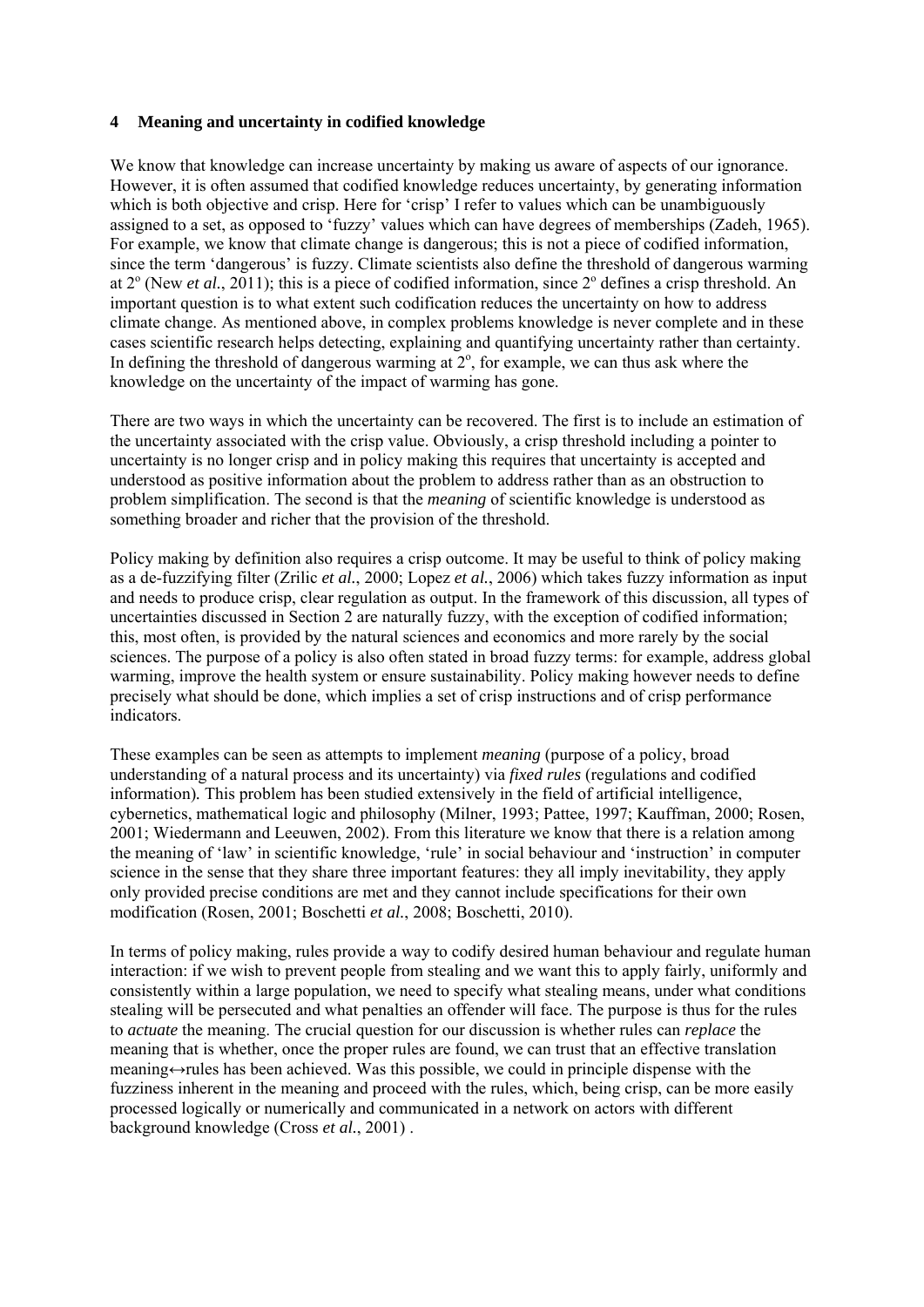Centuries of legal litigation and extensive work in logics and computer science suggest that this is very unlikely to be achieved. As mentioned above, a rule requires that the conditions under which it applies need to be clearly defined; only under these conditions we can expect the rule to be effective by working as it was designed to. But, also as discussed above, much of the real world uncertainty we need to address via regulation lies in unknown unknowns. The result is that we can never be sure that the conditions required by the rule will be met in the future; under different conditions the rule may lead to unexpected results. In addition, the above discussion suggests that the only instrument available to address unknown unknowns is adaptation. But since rules cannot include specifications for their own modification, adaptation is precluded without human intervention (Boschetti *et al.*, 2008; Boschetti, 2010). Rule re-design cannot be achieved if the meaning has been lost or if the uncertainty related to the quantification has been forgotten, since both meaning and uncertainty are crucial to reevaluate the decision making problem under novel conditions.

This does not suggest that the search for a suitable set of rules or regulations is futile or that setting the threshold for dangerous warming at  $2^{\circ}$  is not useful; rather it suggests that the rules, once defined, still need to carry an associated meaning, as a pointer to the reasons why the rule was set, and an associate uncertainty assessment, as a pointer to their robustness. As an example, in (Ascher, 1993; Boschetti *et al.*, 2008; Boschetti *et al.*, 2010) it is suggested that an essential component of numerical modelling is the definition of the assumptions and parameterisation, without which the meaning of the model outcome cannot be properly assessed. Assumptions and parameterisation involve subjective choices by the modeller, which results in uncertainty which may be lost in the crispness of the numerical model output.

This issue is represented graphically in Figure 5, which describes a simplified flow-chart of a policy making process. The grey ovals with broken border represent fuzzy knowledge, which for complex problems includes scientific research. Grey rectangles represent the de-fuzzifying filters: the final decision making which defines the regulation and the scientific act of collapsing complex information into a hard number or a threshold. White rectangles represent crisp information. The left-hand side part of the figure, flowchart A, shows how science is often asked to contribute to policy making by providing a crisp piece of information which is then analysed together with the fuzzy information provided by other fields of knowledge. On the right-hand side, flowchart B shows an alternative flowchart in which scientific information is not de-fuzzified prior to decision making and, carrying its own inherent uncertainty, contributes to the decision making as a fuzzy entity on the same ground as other factors. In this framework, numerical economic information often is treated similarly to scientific advice.

Once the meaning and uncertainty of a crisp value contributing to a decision making or of the policy itself has been lost, both the value and the policy become de-contextualised. Then, when novel contexts arise (for example when different background events require a re-evaluation of the scientific advice and of the policy) it is possible that a new meaning is assigned to both value and policy. When multiple actors are involved in a problem, it is likely that multiple meanings and interpretations arise, which results in moving upward in the perception axis of the level-awareness-perception plot, as described in Figure 6. Codification and de-contextualisation can thus be seen as further drivers and causes of uncertainty which can act both during and after problem solving and decision making.

## **5 Conclusions**

Many of the uncertainty types discussed in the literature can be understood in terms of three concepts: amount of uncertainty, level of awareness of uncertainty and multiple interpretations or perceptions of the same problem. Considering each of these concepts in terms of dimensions allows us to map the dynamics of knowledge and uncertainty generation during a project as well as after its completion. Projects however do not live in isolation, rather in a temporal continuum which includes both the background uncertainty and knowledge they inherit and the impact of the project outcomes on future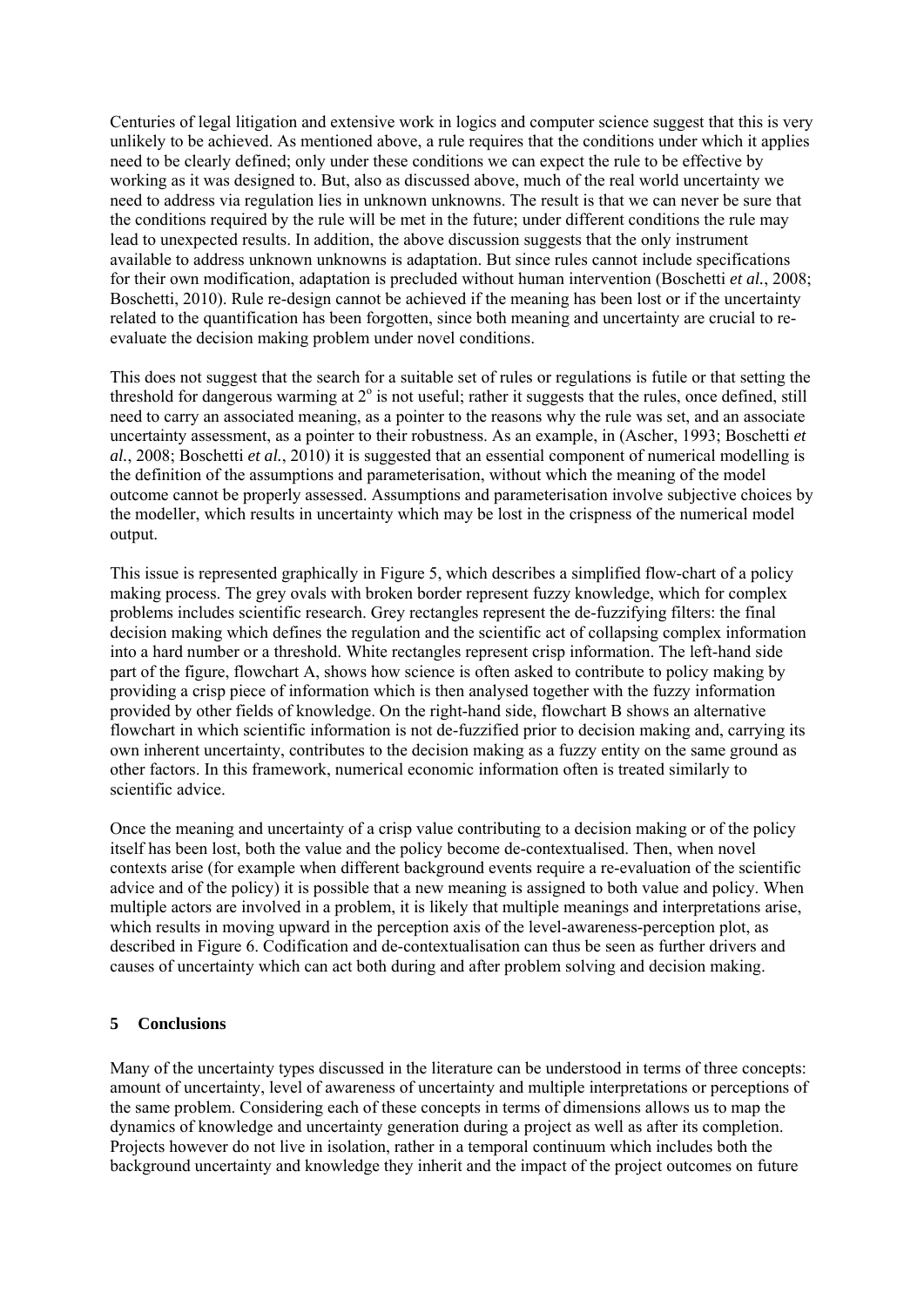events. The latter will inevitably be affected by novel events which may require re-addressing of some issues. Strict codification of knowledge can be particularly susceptive to changes in context which may in turn generate further uncertainty in terms of multiple interpretations of what was assumed to have been objectively de-fuzzyfied in the codification. This observation further highlights the dynamical processes underlying the determination, assessment and perception of uncertainty.



#### **6 Figures**

**Figure 1.** The level-awareness-perception plot. The X axis maps the level of uncertainty; the Y axis maps the awareness of uncertainty; the Z axis maps the number of different frames or interpretations of an issue, that is how 'differently' actors view the same problem.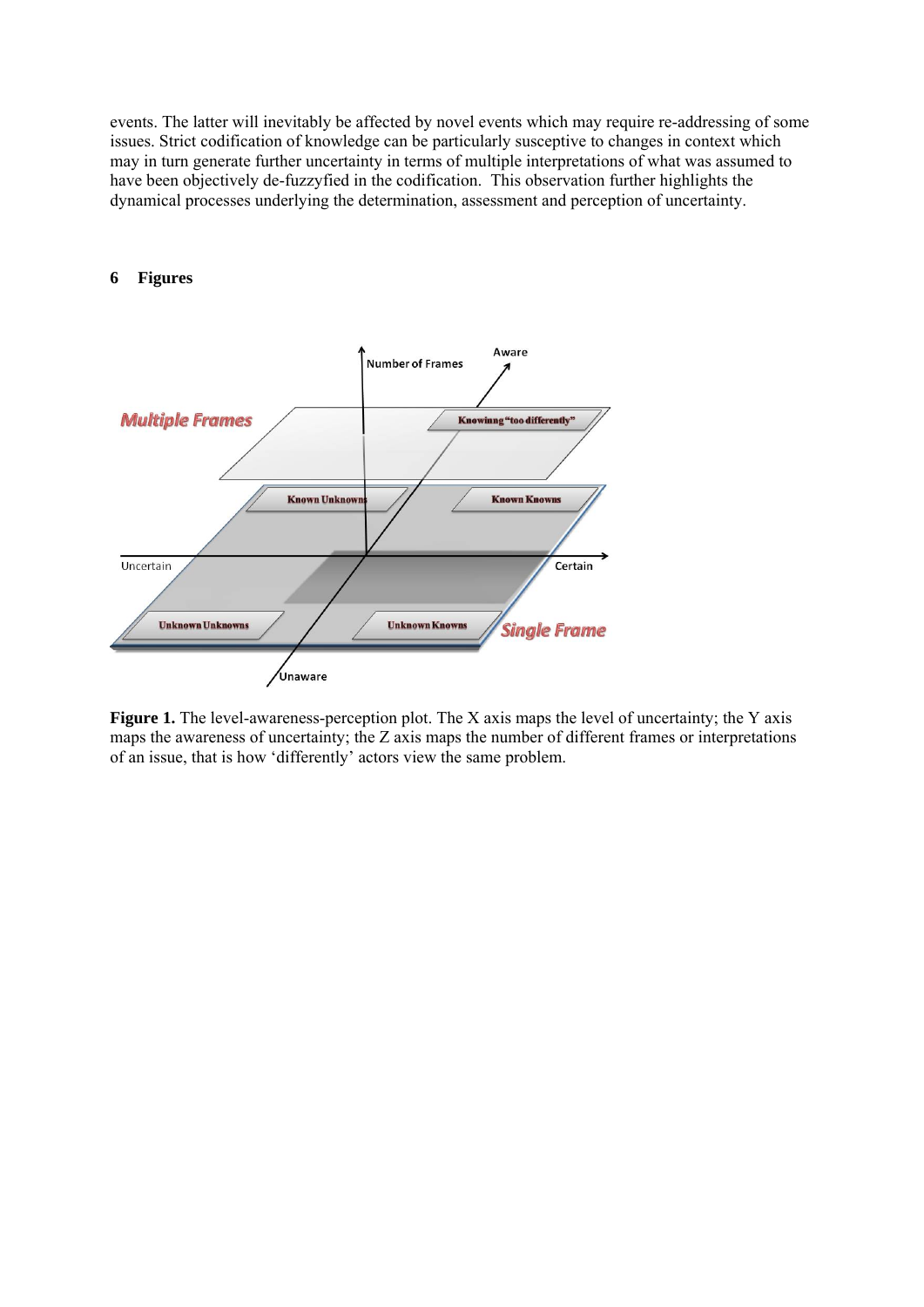

**Figure 2.** Example of mapping on the 2D level-awareness plane of the knowledge at the completion of a hypothetical project.



Figure 3. Example of mapping on the 2D awareness-perception plane of the dynamics during and after a hypothetical project. In the plot time runs along the line as indicated by the thin arrow.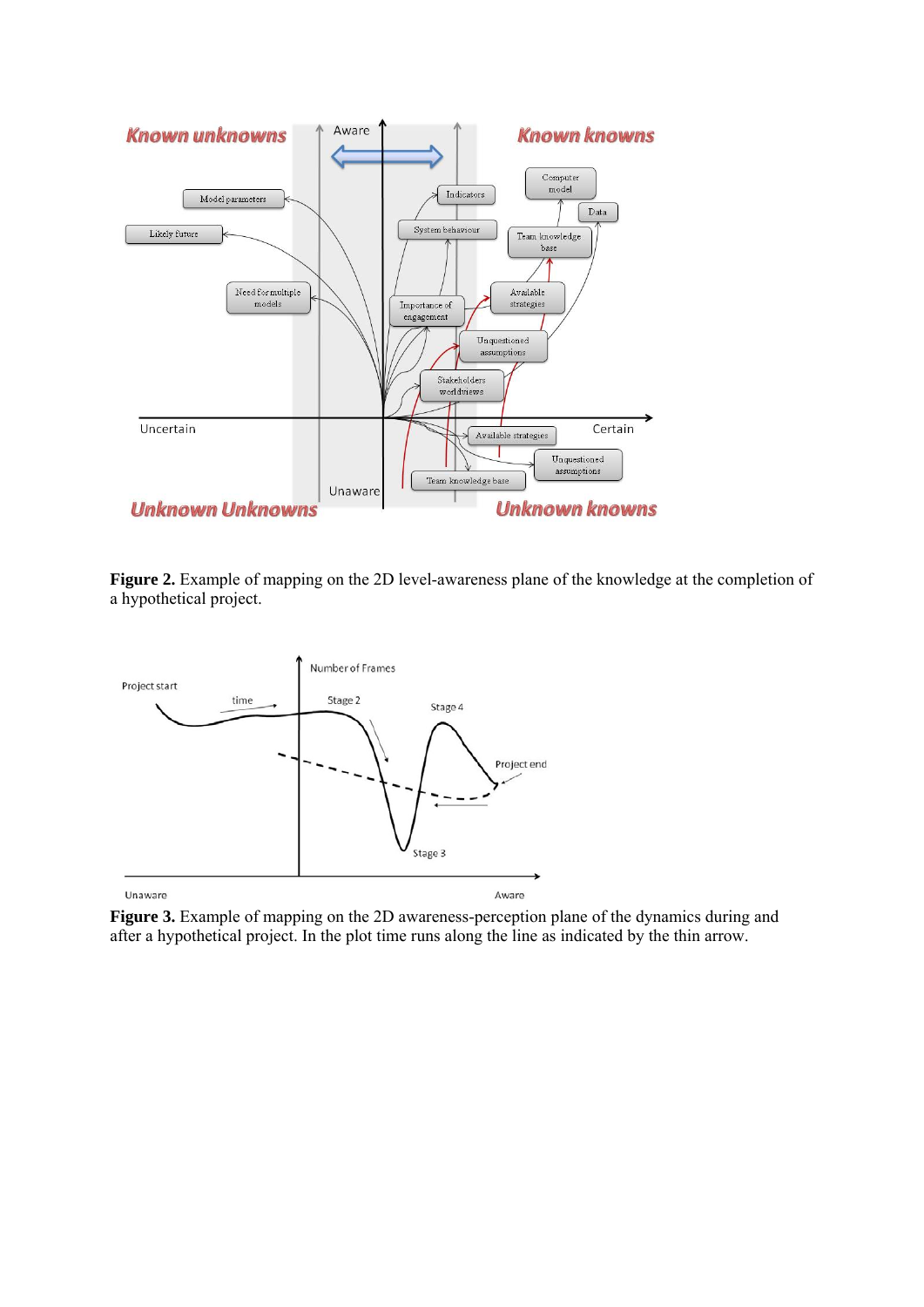

**Figure 4.** Summary of tools suitable to map items from different areas of the level-awarenessperception plot into decision making.



**Figure 5.** (A) Scientific advice contributes to decision making by first collapsing potentially fuzzy scientific information into crisp numerical information via quantification, which is then accounted for in the decision making process, along with other fuzzy contributing factors. (B) Scientific advice contributes to decision making at the same level as other fuzzy contributing factors.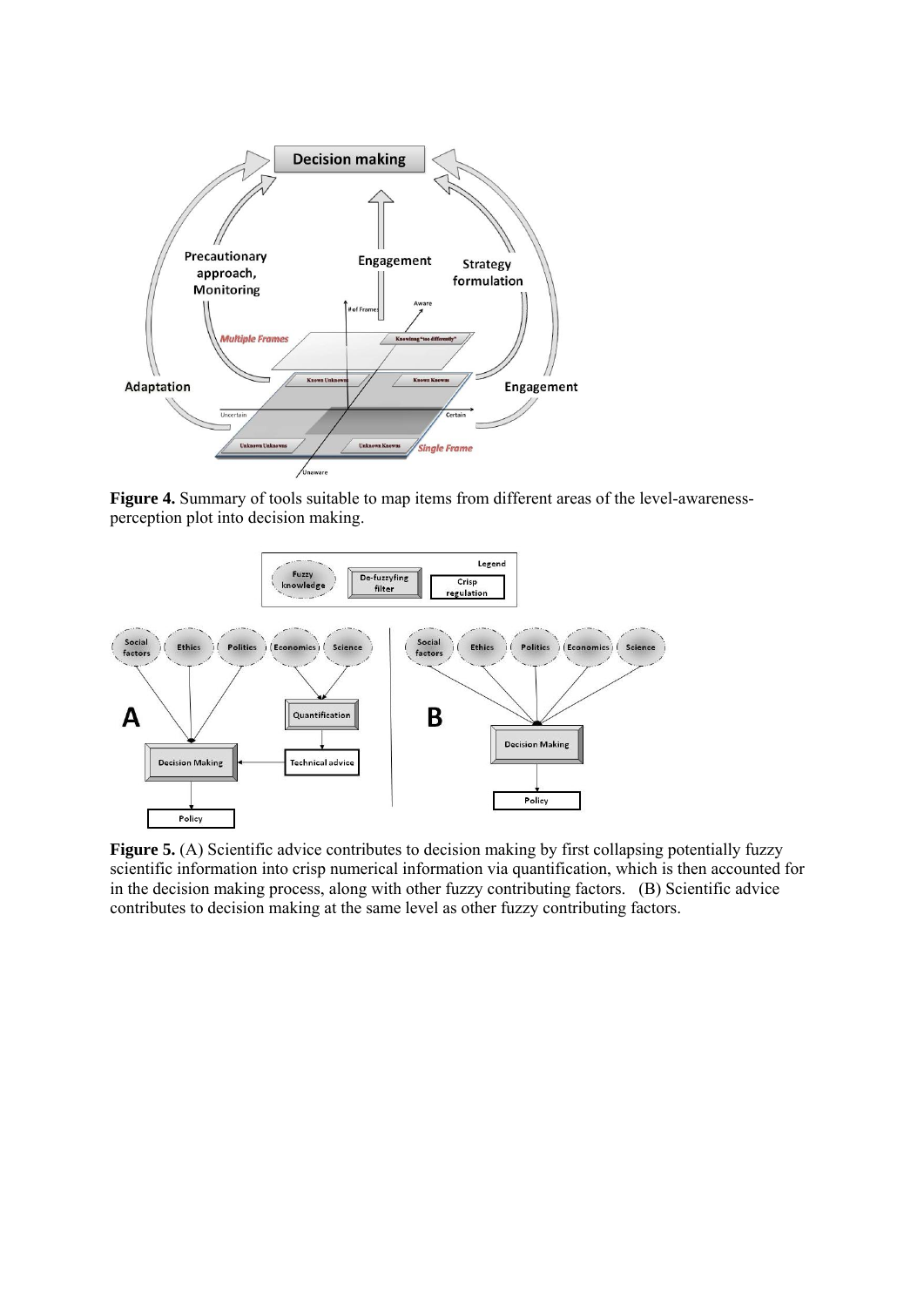

Figure 6. Loss of meaning and de-contextualisation of a crisp policy may given rise to new multiple interpretation and perception thus raising the level of perceptual uncertainty, .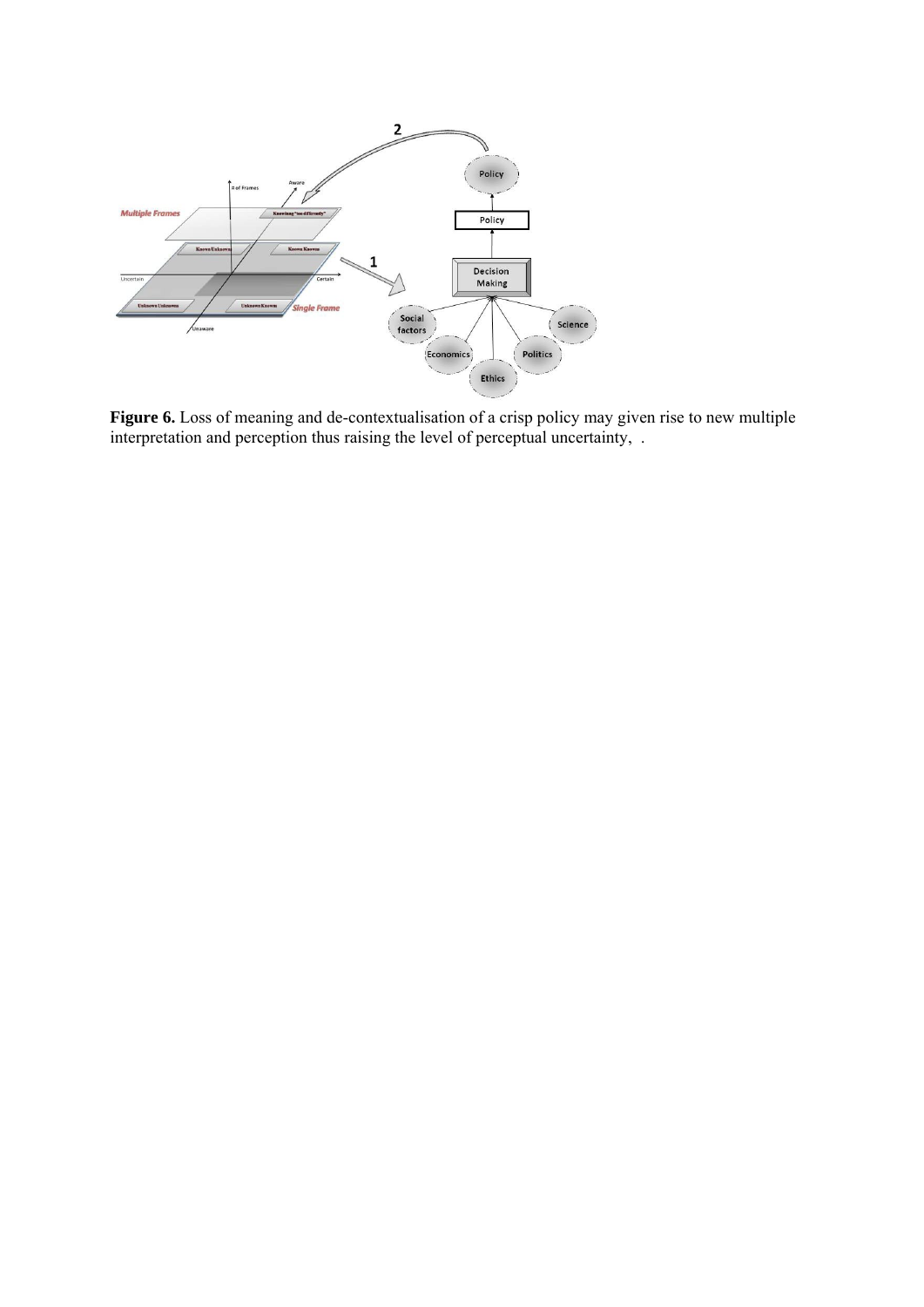#### **References**:

- Ackerman, F. and L. Heinzerling (2004). *Priceless*, ISBN 1-56584-850-0
- Adams, D. (2004). "Usable knowledge in public policy," *Australian Journal of Public Administration*, ISSN 1467-8500, 63(1): 29-42.
- Allan, C. and G. H. Stankey (2009). *Adaptive environmental management : a practitioner's guide*, ISBN 9789048127108
- Allan, C. and G. H. Stankey (2009). *Adaptive environmental management: a practitioner's guide*, ISBN 9789048127108
- Allan, C. and G. H. Stankey (2009). *Adaptive Environmental Management: A Practitioners Guide*, ISBN 978-90-481-2710-8
- Ascher, W. (1981). "The forecasting potential of complex models," *Policy Sciences*, ISSN 0032-2687, 13(3): 247-267.
- Ascher, W. (1993). "The ambiguous nature of forecasts in project evaluation: Diagnosing the overoptimism of rate-of-return analysis," *International Journal of Forecasting*, ISSN 9(1): 109- 115.
- Bezold, C. (2010). "Lessons from using scenarios for strategic foresight," *Technological Forecasting and Social Change*, ISSN 77(9): 1513-1518.
- Boschetti, F. (2008). "Mapping the complexity of ecological models," *Ecological Complexity*, ISSN 1476-945X, 5(1): 37-47.
- Boschetti, F. (2010). "Causality, emergence, computation and unreasonable expectations," *Synthese*, ISSN.
- Boschetti, F. and R. Gray (2007). "Emergence and Computability," *Emergence: Complexity and Organization*, ISSN 9(1-2): 120-130.
- Boschetti, F., N. J. Grigg, et al. (2010). "Modelling = conditional prediction," *Ecological Complexity*, ISSN In Press, Corrected Proof.
- Boschetti, F., D. McDonald, et al. (2008). "Complexity of a modelling exercise: a discussion of the role of computer simulation in Complex System Science," *Complexity*, ISSN 13(6): 21-28.
- Brugnach, M., A. Dewulf, et al. (2008). "Toward a relational concept of uncertainty: about knowing too little, knowing too differently, and accepting not to know," *Brugnach, M.; Dewulf, A.R.P.J.; Pahl-Wostl, C.; Taillieu, T.*, ISSN 13(2): 30.
- Brugnach, M., A. Dewulf, et al. (2008). "Toward a relational concept of uncertainty: about knowing too little, knowing too differently, and accepting not to know," *Ecology and Society*, ISSN 13(2): 30.
- Brunner, R. (1999). "Predictions and Policy Decisions," *Technological Forecasting and Social Change*, ISSN 62: 73-86.
- Busemeyer, J., R. Franco, et al. (2009). "Quantum Probability Explanations for Probability Judgment 'Errors'," *http://arxiv.org/abs/0909.2789*, ISSN.
- Butterworth, D. S. and A. E. Punt (1999). "Experiences in the evaluation and implementation of management procedures," *ICES Journal of Marine Science*, ISSN 56: 985–998.
- Campbell, R. and L. Sowden (1985). *Paradoxes of rationality and cooperation : prisoner's dilemma and Newcomb's problem*, ISBN
- Chaitin, G. (1997). *The limits of mathematics: a course on information theory & limits of formal reasoning*, ISBN 981-3083-59-X
- Chapman, K. J. (2011). A complexity-based approach to knowledge brokering and research uptake: Working to build adaptive institutions in Western Australia's Ningaloo Region School of Natural Sciences. Perth, Edith Cowan University. **PhD**.
- Cheeseman, P., B. Kanefsky, et al. (1991). Where the really hard problems are. Proceedings of the 12th international joint conference on Artificial intelligence. Sydney, New South Wales, Australia, Sydney, New South Wales, Australia.
- Cronin, M. A., C. Gonzalez, et al. (2009). "Why don't well-educated adults understand accumulation? A challenge to researchers, educators, and citizens," *Organizational Behavior and Human Decision Processes.*, ISSN 108: 116-130.
- Cross, R., A. Parker, et al. (2001). "Knowing what we know," *Organizational Dynamics*, ISSN 00902616, 30(2): 100-120.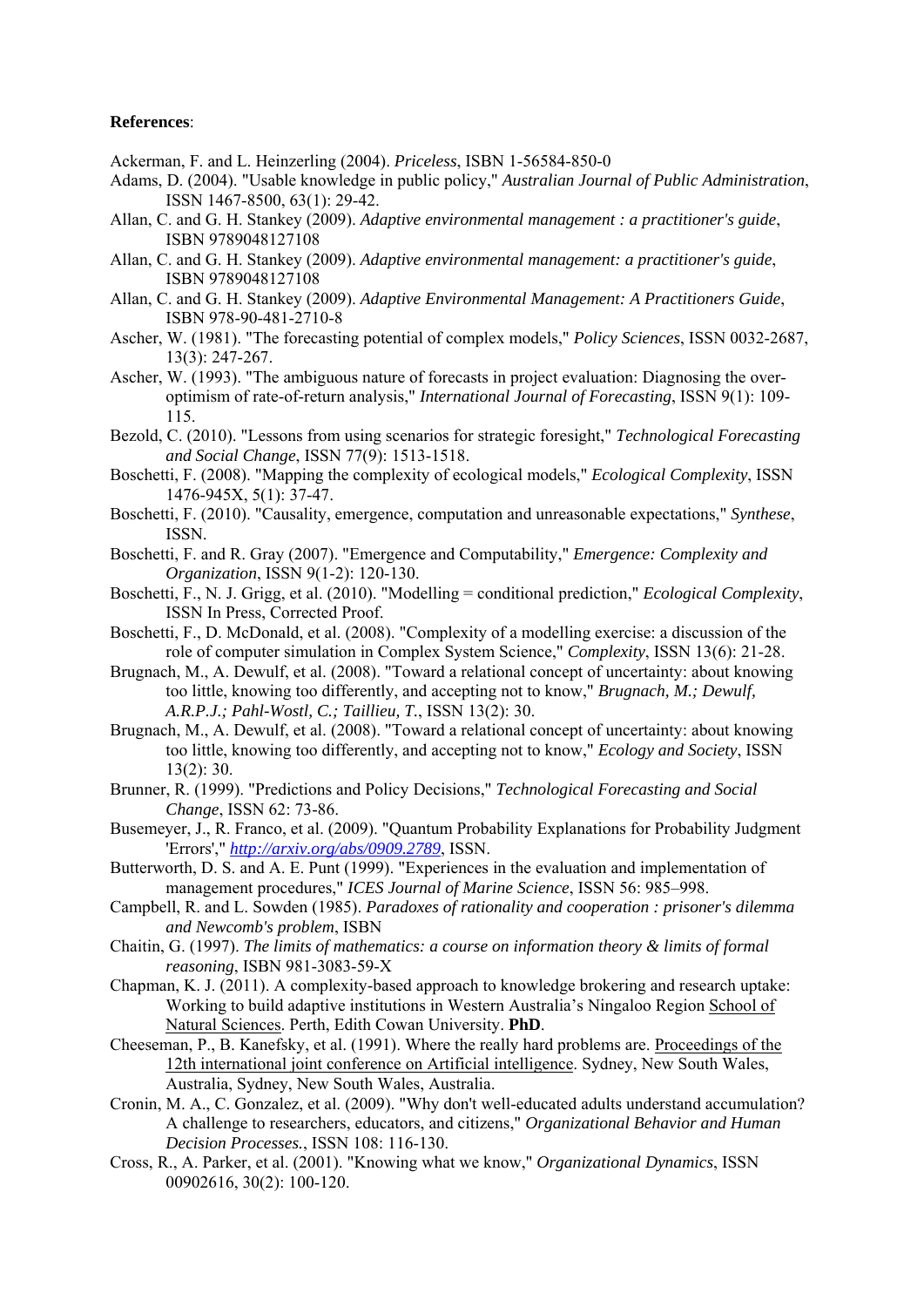- de la Mare, W. K. (1996). "Some recent developments in the management of marine living resources." R. B. Floyd, A. W. Shepherd and P. J. De Barro.*Frontiers of Population Ecology* Melbourne, Australia599–616.
- Denny, M. W., L. J. H. Hunt, et al. (2009). "On the prediction of extreme ecological events," *Ecological Monographs*, ISSN 79(3): 397-421.
- Destatte, P. (2010). "Foresight: A major tool in tackling sustainable development," *Technological Forecasting and Social Change*, ISSN 77(9): 1575-1587.
- Doak, D. F., J. A. Estes, et al. (2008). "Understanding and predicting ecological dynamics: are major surprises inevitable?," *Ecology*, ISSN 89(4): 952-961.
- Dorner, D. (1996). *The Logic Of Failure: Recognizing And Avoiding Error In Complex Situations*  ISBN
- Duckitt, J. and C. G. Sibley (2009). A Dual-Process Motivational Model of Ideology, Politics, and Prejudice, Psychology Press. **20:** 98 - 109.
- Duckitt, J., C. Wagner, et al. (2002). "The Psychological Bases of Ideology and Prejudice: Testing a Dual Process Model," *Journal of Personality and Social Psychology*, ISSN 83(1): 75-93.
- Fagin, R. and J. Y. Halpern (1987). "Belief, awareness, and limited reasoning," *Artificial Intelligence*, ISSN 34(1): 39-76.
- Fulton, E. A., A. D. M. Smith, et al. (2010). "Human behaviour: the key source of uncertainty in fisheries management," *Fish and Fisheries*, ISSN.
- Halford, G. S., R. Baker, et al. (2005). How Many Variables Can Humans Process? **16:** 70-76.
- Heath, Y. and R. Gifford (2006). Free-Market Ideology and Environmental Degradation. **38:** 48-71.
- Holling, C. (1978). *Adaptive Environmental Assessment and Management.*, ISBN
- Ivanović, R. F. and J. E. Freer (2009). "Science versus politics: truth and uncertainty in predictive modelling," *Hydrological Processes*, ISSN 23(17): 2549-2554.
- Joshi, K. D., S. Saonee, et al. (2007). Knowledge transfer within information systems development teams: Examining the role of knowledge source attributes, Elsevier Science Publishers B. V. **43:** 322-335.
- Jost, J. T., J. Glaser, et al. (2003). "Political Conservatism as Motivated Social Cognition," *Psychological Bulletin*, ISSN 129(3): 339-375.
- Kahan, D. M., D. Braman, et al. (2007). The Second National Risk and Culture Study: Making Sense of - and Making Progress In - The American Culture War of Fact, SSRN.
- Kauffman, S. (2000). *Investigations*, ISBN
- Kolb, A. Y. and D. A. Kolb (2005). "Learning styles and learning spaces: enhancing experiential learning in higher education," *Academy of Management Learning & Education*, ISSN 4(2): 193–212.
- Lambert Mogiliansky, A., S. Zamir, et al. (2009). "Type indeterminacy: A model of the KT(Kahneman-Tversky)-man," *Journal of Mathematical Psychology*, ISSN 53(5): 349-361.
- Lee, K. N. (1999). "Appraising adaptive management," *Conservation Ecology,*, ISSN 3(2): 3.
- Leviston, Z. and I. A. Walker (2010). Baseline Survey of Australian attitudes to climate change:. Climate Adaptation Flagship. CSIRO. Perth.
- Lewandowsky, S. (2010). "Debate about the character of knowledge and uncertainty will continue to be a formative discussion of the 21st century." from www.abc.net.auunleashed40652.html.
- Lewandowsky, S., W. G. K. Stritzke, et al. (2005). Memory for Fact, Fiction, and Misinformation. **16:**  190-195.
- Likens, G. E. (2010). "The role of science in decision making: does evidence-based science drive environmental policy?," *Frontiers in Ecology and the Environment* ISSN 8(6): e1-e9.
- Lindenmayer, D., G. Likens, et al. (2009). "Improved probability of detection of ecological "surprises"," *PNAS*, ISSN 24(9): 482-486.
- Lindenmayer, D. B. and G. E. Likens (2009). "Adaptive monitoring: a new paradigm for long-term research and monitoring," *Trends in Ecology & Evolution*, ISSN 24(9): 482-486.
- Lopez, F., T. H. Jobe, et al. (2006). "A fuzzy theory of cortical computation: Neuropoietic engrams, fuzzy hypercubes, and the nature of consciousness," *Medical Hypotheses*, ISSN 66(1): 121- 132.
- Meadows, D. H. C. o. R. (1972). *The Limits to growth; a report for the Club of Rome's project on the predicament of mankind* ISBN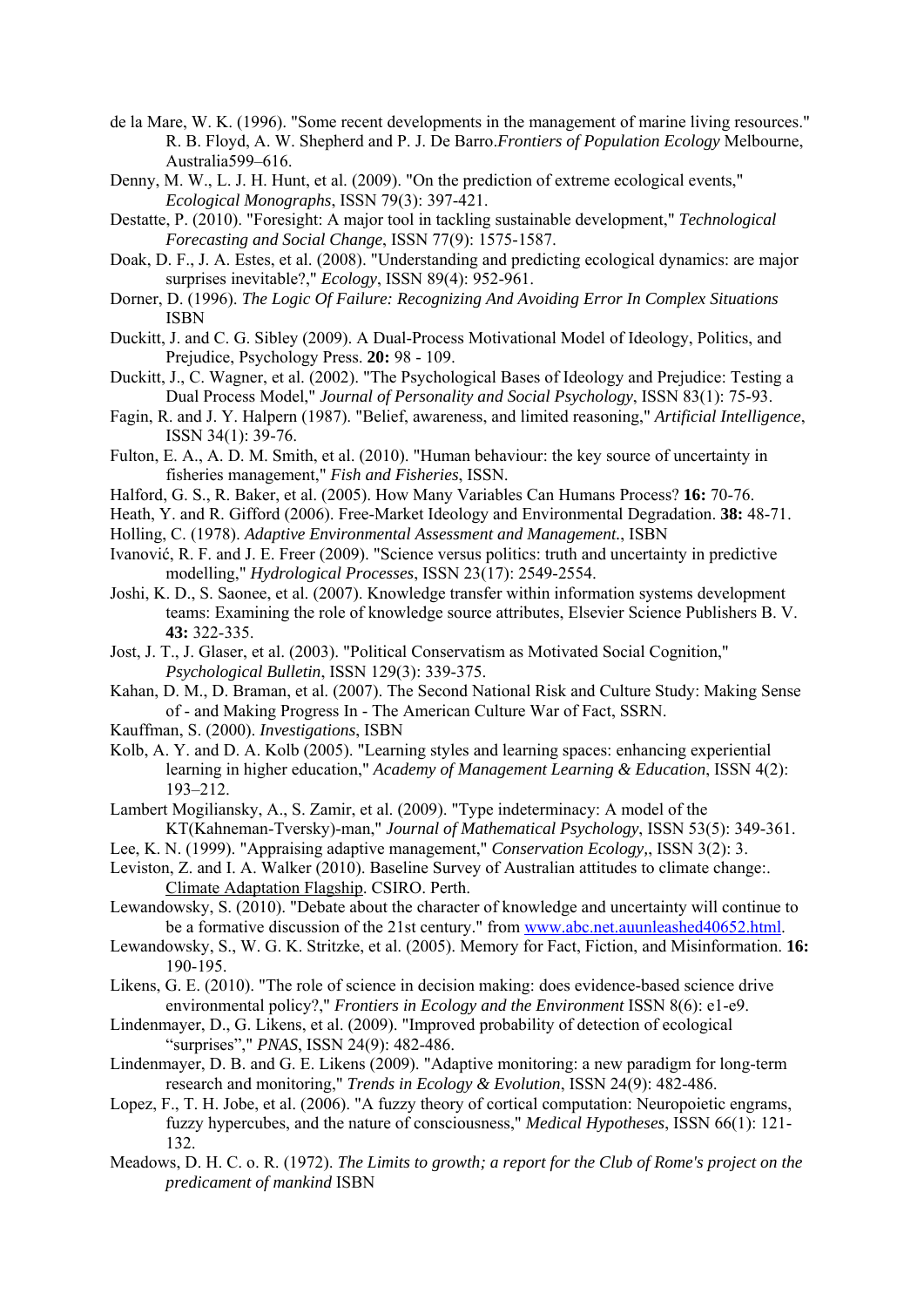- Miles, I. (2010). "The development of technology foresight: A review," *Technological Forecasting and Social Change*, ISSN 77(9): 1448-1456.
- Milliken, F. (1987). "Three Types of Perceived Uncertainty about the Environment: State, Effect, and Response Uncertainty," *The Academy of Management Review*, ISSN 12(1): 133-143.
- Milner, R. (1993). Elements of interaction: Turing award lecture, ACM. **36:** 78-89.
- Modica, S. and A. Rustichini (1994). "Awareness and partitional information structures," *Theory and Decision*, ISSN 37(1): 107-124.
- Modica, S. and A. Rustichini (1999). "Unawareness and Partitional Information Structures," *Games and Economic Behavior*, ISSN 27: 265-298.
- Moldoveanu, M. C. and E. Langer (2001). "When Stupid is Smarter Than We Are." R. Sternberg.*Why Smart People Can be So Stupid* New Haven & London, 0-300-09033-1**:** 212-231.
- Morgan, M. S. and M. Morrison (1999). *Models as mediators : perspectives on natural and social sciences/ edited by Mary S. Morgan and Margaret Morrison*, ISBN 0521650976 (hb)
- 0521655714 (pb)
- New, M., D. Liverman, et al. (2011). "Four degrees and beyond: the potential for a global temperature increase of four degrees and its implications," *Philosophical Transactions of the Royal Society A: Mathematical, Physical and Engineering Sciences*, ISSN 369(1934): 6-19.
- Pattee, H. (1997). The Physics of Symbols and The Evolution of Semiotic Control. Workshop on Control Mechanisms for Complex Systems: Issues of Measurement and Semiotic Analysis. Las Cruces, New Mexico.
- Pielke, R. A. (2003). "The role of models in prediction for decision." C. D. Canham, J. J. Cole and W. K. Lauenroth.*Models in Ecosystem Science* Princeton and Oxford, 0691092885 111-135.
- Pronin, E. and M. B. Kugler (2010). People believe they have more free will than others.
- Reagans, R. and E. Zuckerman (2001). "Networks, diversity and performance: The social capital of R&D units," *Organization Science*, ISSN 1047-7039, 12: 502-517.
- Ringland, G. (2010). "The role of scenarios in strategic foresight," *Technological Forecasting and Social Change*, ISSN 77(9): 1493-1498.
- Rockström, J., Steffen W, et al. (2009). "A safe operating space for humanity," *Nature*, ISSN 461: 472–475.
- Rosen, R. (2001). *Life Itself, A Comprehensive Inquiry into the Nature, Origin, and Fabrication of Life*, ISBN
- Samet, D. (1990). "Ignoring ignorance and agreeing to disagree," *Journal of Economic Theory*, ISSN 52(1): 190-207.
- Sorrentino, R. and C. Roney (2000). *Uncertain Mind: Individual Differences in Facing the Unknown*  ISBN 0-86377-691-4
- Stanovich, K. (1999). *Who is rational? : studies of individual differences in reasoning* ISBN 0805824723
- Sterman, J. D. (2008). "Risk Communication on Climate: Mental Models and Mass Balance," *Science*, ISSN 322(5901): 532-533.
- Sterman, J. D. and L. B. Sweeney (2002). "Cloudy skies: assessing public understanding of global warming," *System Dynamics Review*, ISSN 08837066, 18(2): 207-240.
- Sterman, J. D. and L. B. Sweeney (2007). "Understanding public complacency about climate change: adults' mental models of climate change violate conservation of matter," *Climatic Change*, ISSN 01650009, 80(3-4): 213-238.
- Sweeney, L. B. and J. D. Sterman (2000). "Bathtub dynamics: initial results of a systems thinking inventory," *System Dynamics Review*, ISSN 08837066, 16(4): 249-286.
- Sweeney, L. B. and J. D. Sterman (2007). "Thinking about systems: student and teacher conceptions of natural and social systems," *System Dynamics Review*, ISSN 08837066, 23(2-3): 285-311.
- Syme, G., J. Dambacher, et al. (2009). "Integrating research, modelling and decision making: A network and knowledge processing approach for sustainable management of a coral reef". 18th World IMACS / MODSIM Congress, Cairns, Australia.
- Syme, G., B. Nancarrow, et al. (2006). A benefits approach to ex-ante evaluation of water research programs. C. L. a. Water. Perth.
- Tannert, C., H.-D. Elvers, et al. (2007). "The ethics of uncertainty," *EMBO Rep*, ISSN 8(10): 892-896.